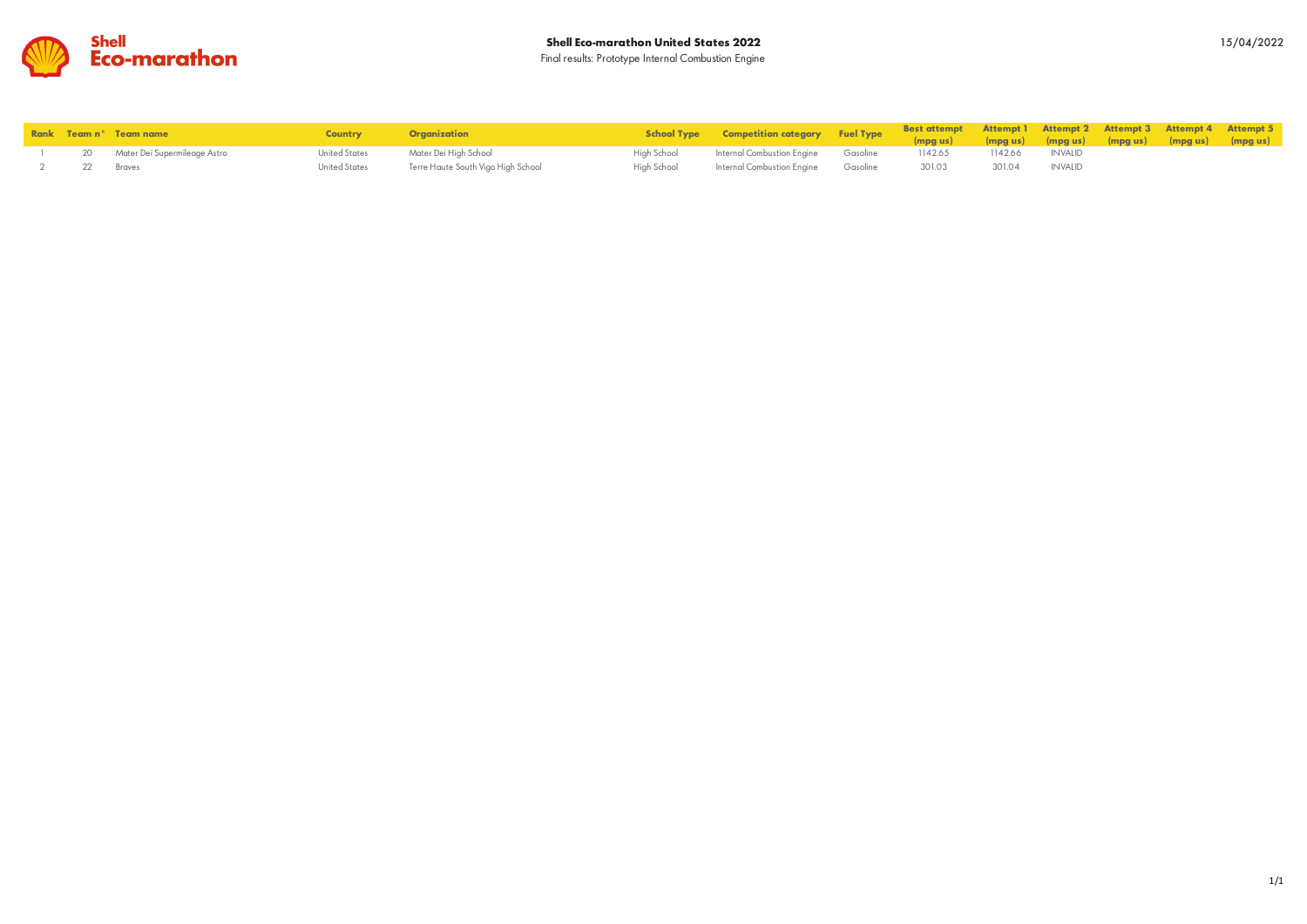

|     | Rank Team n° Team name | <b>Country</b>       | Organization                            | <b>School Type</b> | <b>Competition category Fuel Type</b> |                  | <b>Best attempt</b> |        |        |       | Attempt 1 Attempt 2 Attempt 3 Attempt 4 Attempt 5 |
|-----|------------------------|----------------------|-----------------------------------------|--------------------|---------------------------------------|------------------|---------------------|--------|--------|-------|---------------------------------------------------|
|     |                        |                      |                                         |                    |                                       |                  | (mi/kWh)            |        |        |       | (mi/kWh) (mi/kWh) (mi/kWh) (mi/kWh) (mi/kWh)      |
| 314 | Cal Poly Supermileage  | <b>United States</b> | California Polytechnic State University | University         | Battery-Electric                      | Battery Electric | 139.67              | 139.66 | 131.91 |       |                                                   |
| 317 | Dunwoody Daredevils    | <b>United States</b> | Dunwoody College of Technology          | University         | Battery-Electric                      | Battery Electric | 94.09               | 94.09  | 92.93  |       |                                                   |
|     | White Tiger            | <b>United States</b> | Granite Falls High School               | High School        | Battery-Electric                      | Battery Electric | 78.6                | 78.56  | 78.61  | 78.58 |                                                   |
| 325 | Wheat Ridge STEM Blue  | <b>United States</b> | Wheat Ridge High School                 | High School        | Battery-Electric                      | Battery Electric | 49.44               | 49.43  | 48.42  |       |                                                   |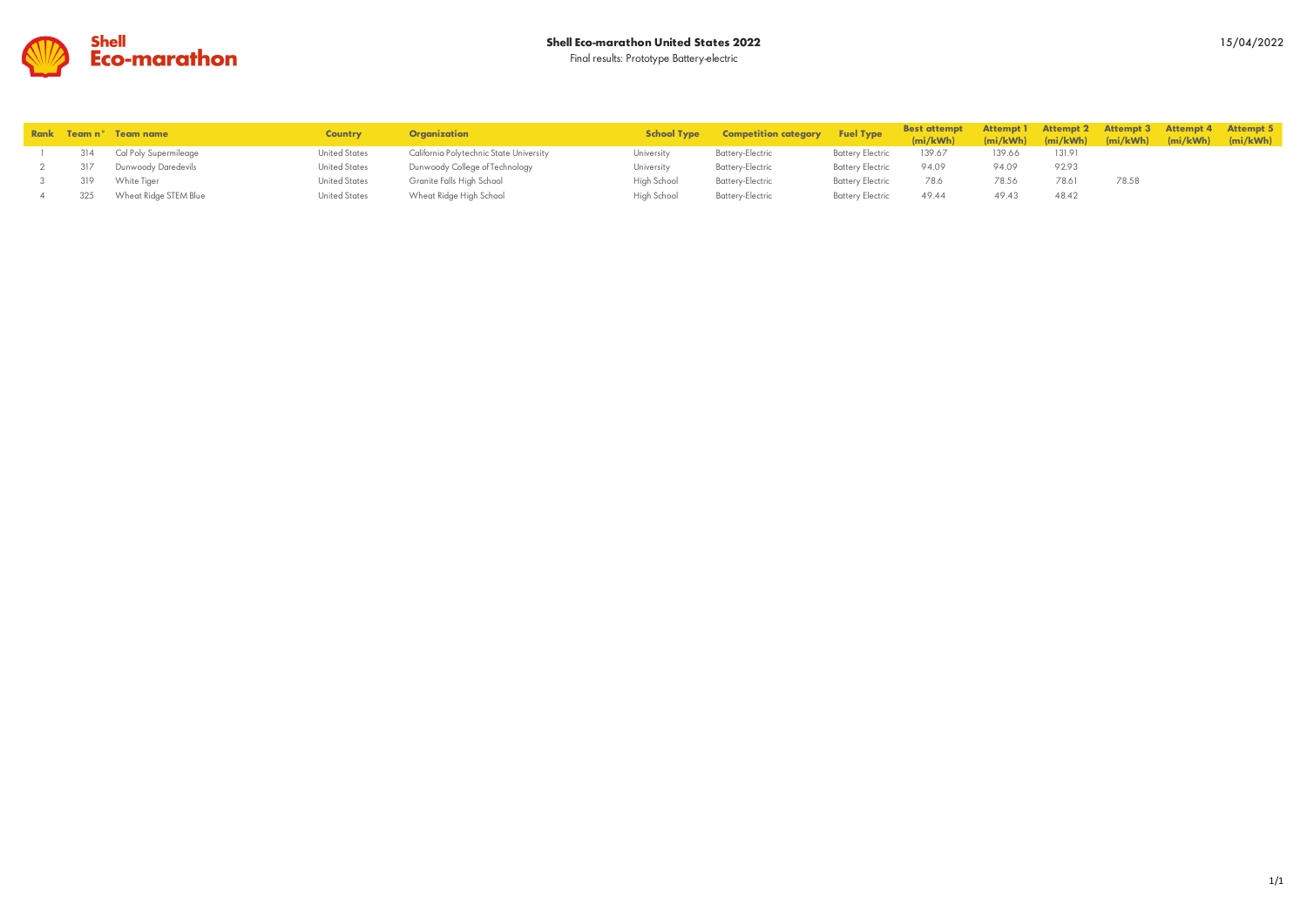

|     | Rank Team n° Team name | <b>Country</b>       | Organization              |             | School Type Competition category Fuel Type |        | Best attempt        Attempt 1     Attempt 2     Attempt 3     Attempt 4     Attempt 5 |        |         |        |        |                                              |
|-----|------------------------|----------------------|---------------------------|-------------|--------------------------------------------|--------|---------------------------------------------------------------------------------------|--------|---------|--------|--------|----------------------------------------------|
|     |                        |                      |                           |             |                                            |        | (mpgus)                                                                               |        |         |        |        | (mpg us) (mpg us) (mpg us) (mpg us) (mpg us) |
|     | 517 Wawaseeblack       | <b>United States</b> | Wawasee High School       | High School | Internal Combustion Engine Gasoline        |        | 619.27                                                                                | 619.28 | INVALID | 581.84 |        |                                              |
|     | 512 Knights            | <b>United States</b> | Alden-Conger High School  | High School | Internal Combustion Engine Diesel          |        | 557.48                                                                                | 450.61 | 467.98  | 557.49 |        |                                              |
|     | 514 Urban Auto         | <b>United States</b> | Granite Falls High School | High School | Internal Combustion Engine                 | Diesel | 403.16                                                                                | 391.3  | 403.16  | 366.25 | 393.42 |                                              |
| 510 | Sask Eco UC            | Canada               | Saskatchewan Polytechnic  | University  | Internal Combustion Engine Gasoline        |        | 372.25                                                                                | 372.24 |         |        |        |                                              |